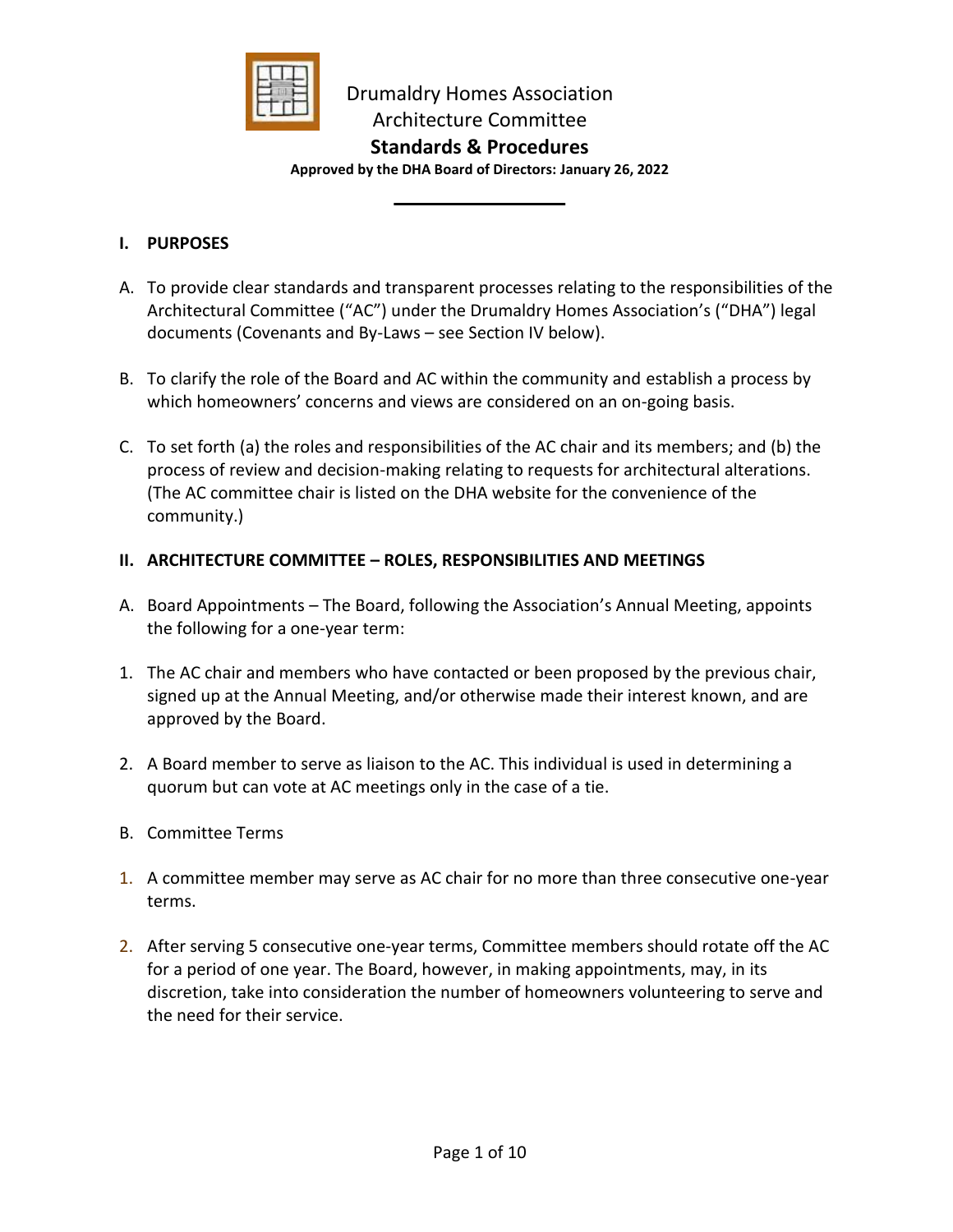

### **Standards & Procedures**

**Approved by the DHA Board of Directors: January 26, 2022**

3. The Board may revoke membership in the AC for cause, or if a member repeatedly misses meetings. "For cause" is understood to mean for a legitimate specific reason.

# C. **Duties of the AC Chair**

The AC chair is responsible for the following, which he/she may undertake or request the help of others:

- 1. Set and announce AC meeting dates as needed. Meetings shall occur on dates when a quorum of the AC and Board liaison can be present.
- 2. Prepare an agenda, indicating the date, time and place of the meeting. The agenda shall be provided to the community no less than 72 hours before the meeting. Agendas should include the address of the property for which any Architectural Alteration Request Form ("AARF") has been submitted and the nature of the request.
- 3. Run the meetings; ensure minutes are recorded for all meetings. Once approved by the AC, the Chair will have the minutes distributed to the community and posted on the DHA website.
- 4. Maintain a list of email addresses for all AC members.
- 5. Report to the Board at its regular meetings.
- 6. Report to the community at the DHA Annual Meeting.
- 7. Coordinate communications with homeowners regarding all aspects of queries on architectural issues, including pre-approved elements (features, colors, etc.) and alteration requests.
- 8. Retain all records of the activities and decisions of the committee and provide them to the DHA management company in a timely manner.

#### **D. Duties of The Secretary**

The secretary, appointed by the AC, prepares the minutes of each meeting. The secretary's minutes shall be reviewed for accuracy and approval by the AC. AC members dissenting from AC minutes shall have their dissents recorded in the minutes. Once approved by the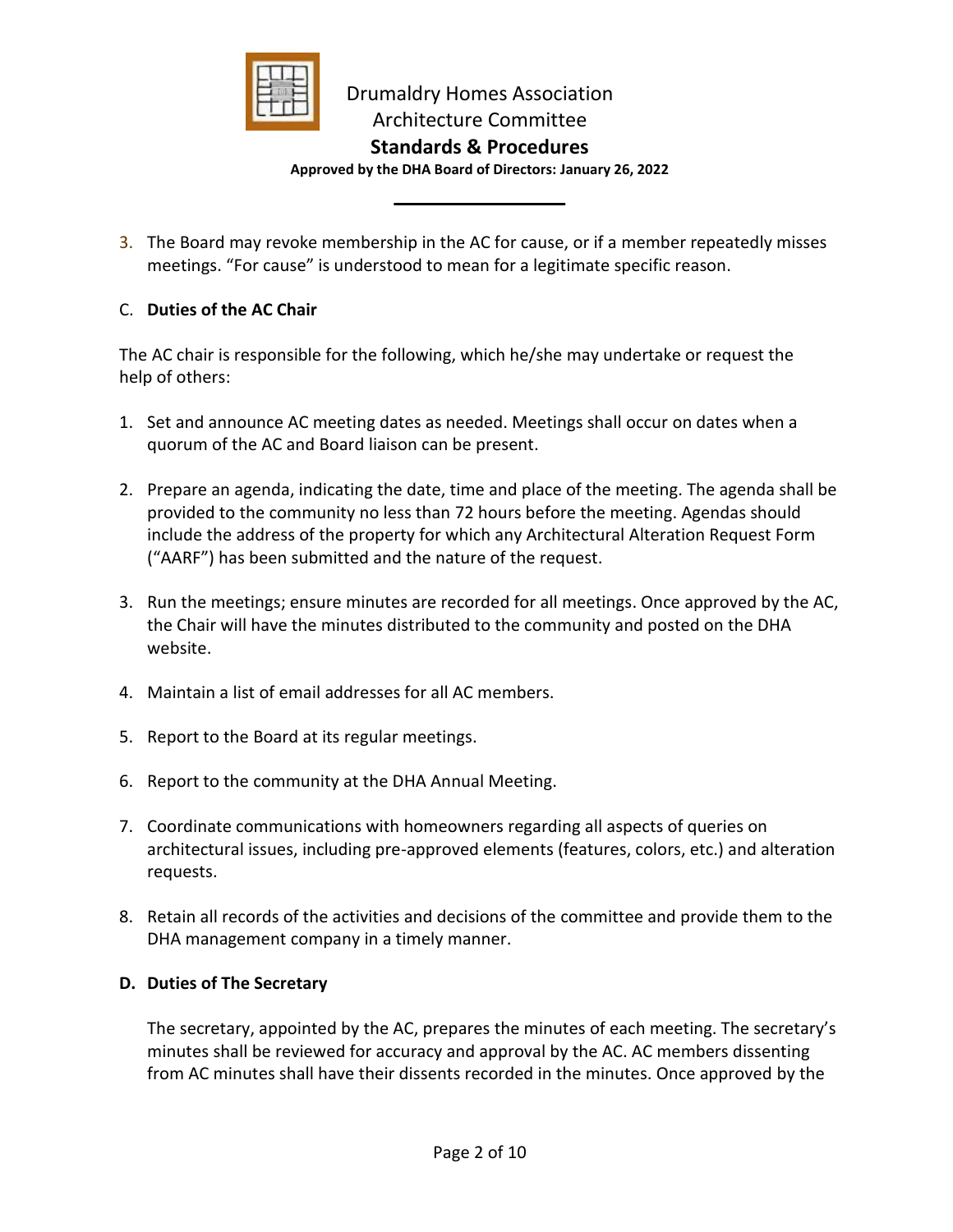

**Standards & Procedures**

**Approved by the DHA Board of Directors: January 26, 2022**

AC, the Chair shall distribute the minutes to the Board liaison. The minutes will then be posted on the DHA website to ensure homeowners' access.

#### **E. Duties of the Committee – The AC, under the leadership of the chair, shall:**

- 1. Survey the community and provide homeowners with information regarding noncompliant elements preferably every 5 years; (Please refer to the "Resale and Periodic Survey Policies and Procedures" document located on the DHA website for more details.)
- 2. Conduct an on-going review of the Pre-Approved Building Materials and Architectural Elements List and Pre-Approved Paint Colors, Lights, Gates and Bricks List (the "Pre-Approved Elements Lists"). This would include review of (a) paint and stain colors; (b) building materials; and (c) architectural features. After review, the AC should approve changes and/or additions, and, as appropriate, refer to the Board for approval.
- 3. Periodically review the AC's procedures to ensure appropriate review of alteration requests.
- 4. Review alteration requests and approve, deny (in whole or in part) or, if necessary, refer to the Board for a final decision.
- 5. Conduct a survey (resale survey) prior to the sale of a property. (Please refer to the "Resale and Periodic Survey Policies and Procedures" document on the DHA website for more details.

#### F. **Meetings**

To carry out its responsibilities, the AC meets on a regular basis, or as required, to address homeowners' requests. Notice of the meetings shall be provided to the community at least 72 hours prior to the meeting and all DHA homeowners are invited to attend.

To address a homeowner's construction schedule or needs, an AC meeting may be called by providing 72 hours' notice to the community as called for in the DHA By-Laws.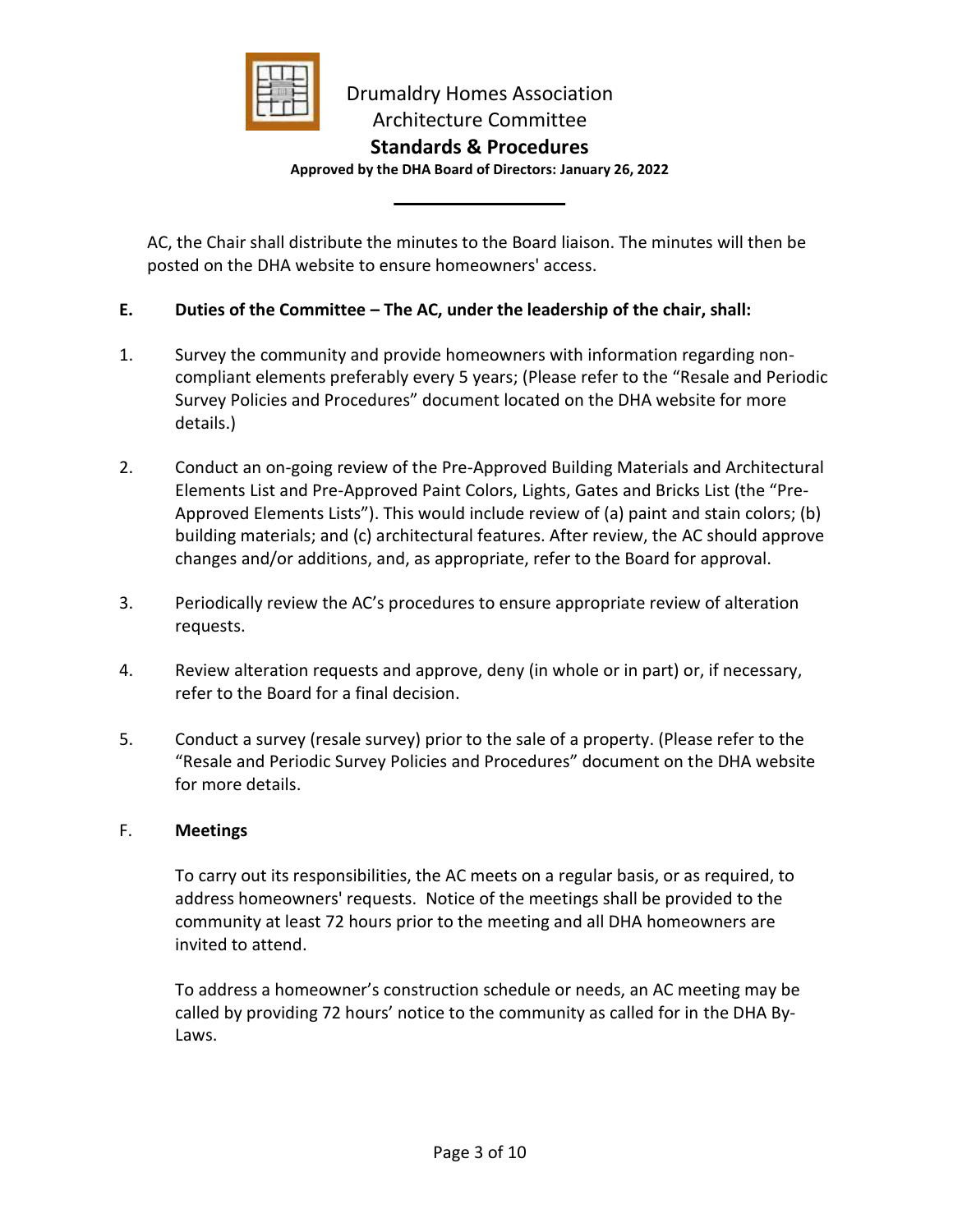

**Approved by the DHA Board of Directors: January 26, 2022**

#### **III. ARCHITECTURAL STANDARDS AND PROCEDURES**

The Association's governing documents preclude homeowners from erecting a structure or making changes or alterations to exterior areas of homes unless they are approved by the Board or AC. This applies whether or not these items can be seen from the street.

# A. **Pre-Approved Items (do not require prior approval by the AC)**

The AC has adopted, with the approval of the Board of Directors, pre-approved building materials, architectural features (examples: lights and hardware), as well as paint and stain colors that are set forth in the Pre-Approved Elements Lists. These documents can be found on the DHA website or upon request to the AC chair or management company.

#### B. **Procedures for the Approval of Architectural Alterations/Exterior Changes that are not Pre-Approved**

- 1. It is the responsibility of the homeowner to submit an Architectural Alteration Request Form to the AC. The forms are available: on the DHA website [\(www.Drumaldry.net\)](http://www.drumaldry.net/), in the Homeowner Notebook, from the AC Chair, or from the management company. The form identifies all of the supporting materials which should be submitted with it. These may include photographs, blueprints, drawings, site plans, finish samples, etc. Examples of alterations which require prior approval:
- a. Change in siding or trim paint color or stain, windows, roof, or an architectural feature that is not on the Pre-Approved Elements Lists.
- b. Additions and new construction.
- c. In ground or above ground pool.
- d. Removal and/or replacement of an original feature or element.
- 2. No alteration should be undertaken before the AC has reviewed and approved a project. Doing so may result in additional expense for the homeowner if design alterations or proposed materials or building elements do not meet with AC approval.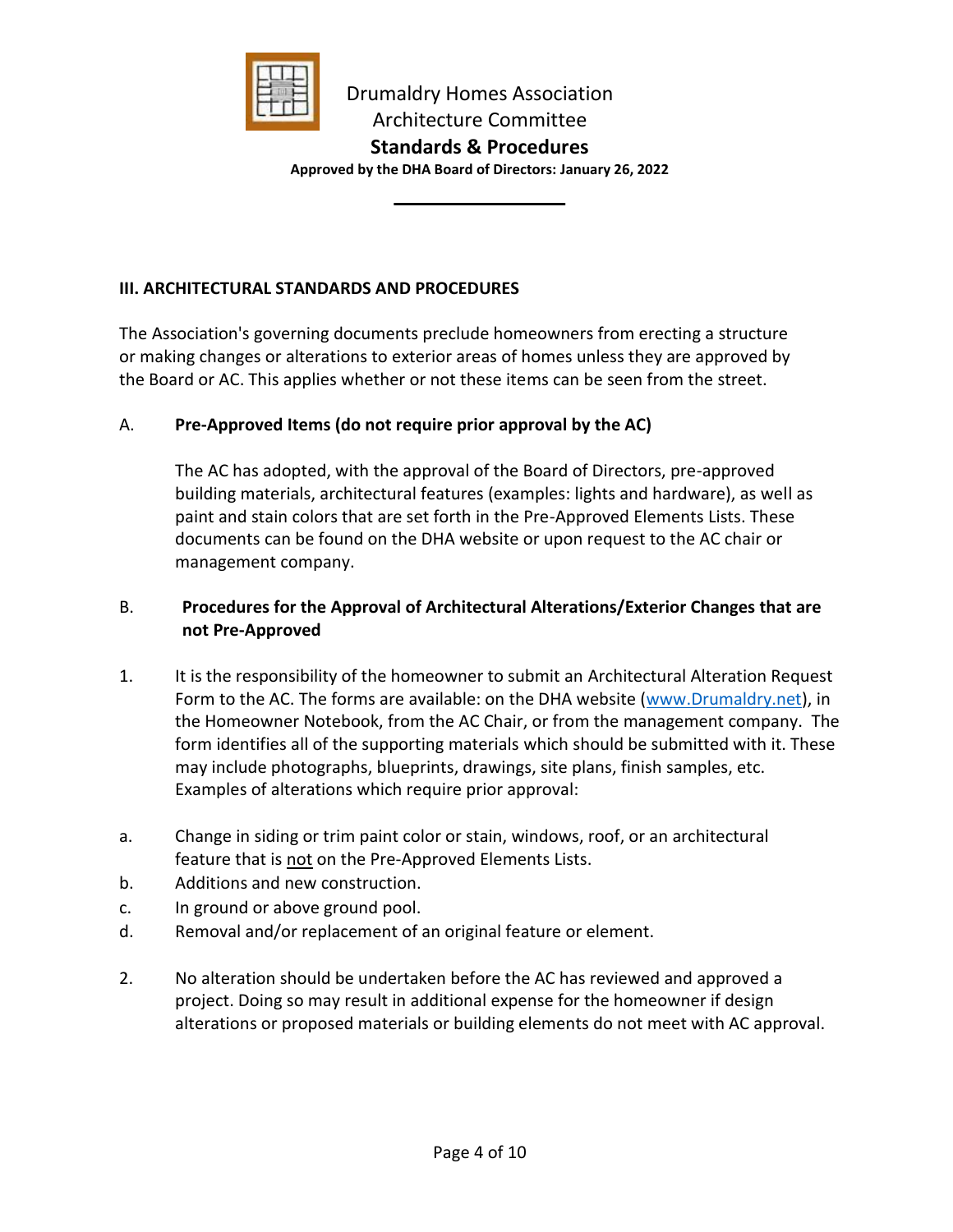

**Approved by the DHA Board of Directors: January 26, 2022**

- 3. The AC shall review and approve or disapprove, within 30 days of its receipt of an application, any request for a change which is not specifically permitted on the Pre-Approved Elements Lists. In the event that the AC cannot reach a decision, it shall refer the matter to the Drumaldry Board. In such a case the Board shall have an additional 30 days to reach its decision. Should the application be denied by either the AC or the Board the applicant may revise the application and submit it for reconsideration. The applicant may also appeal such a denial to the Board which shall have 30 days to reach a decision on the appeal. Any such appeal must be lodged in writing with the Board president within 60 days of the decision which is being appealed. Upon appeal, the Board may enter into negotiations with the homeowner with the intent of reaching a mutually acceptable compromise on a case-by-case basis. All decisions made by the AC or the Board shall be communicated to the applicant within 7 days of the decision being reached. The published agendas for upcoming AC meetings shall include the address of any property for which an AARF has been submitted and will be reviewed at the meeting.
- 4. The DHA approval process is in addition to any county permit and approval processes and may be, in some instances, stricter than county requirements. Obtaining a permit and proper inspections does not fulfill the requirement for DHA review.
- 5. Documentation must be included on the AARF of notification (not approval) of all neighbors whose property abuts the homeowners, or who are in the immediate vicinity and may be impacted. For example, those whose property has sight lines to the proposed changes.
- 6. DHA's review, carried out by AC, considers both the architectural harmony of the community and the specific location of alterations on the property, not the suitability or structural integrity of the project.
- 7. The AC requests that homeowners submit an AARF at least five (5) days prior to its next scheduled meeting. Alteration requests received fewer than five days before an AC meeting may not provide the AC members enough time to review the request, visit the property or prepare questions to the homeowner in time for deliberation at the forthcoming meeting. While efforts will be made to fairly consider these requests, it is more likely that unanswered questions will result in an initial denial. In addition, the required neighbor signatures will need to be included on the AARF before any request will be accepted for deliberation.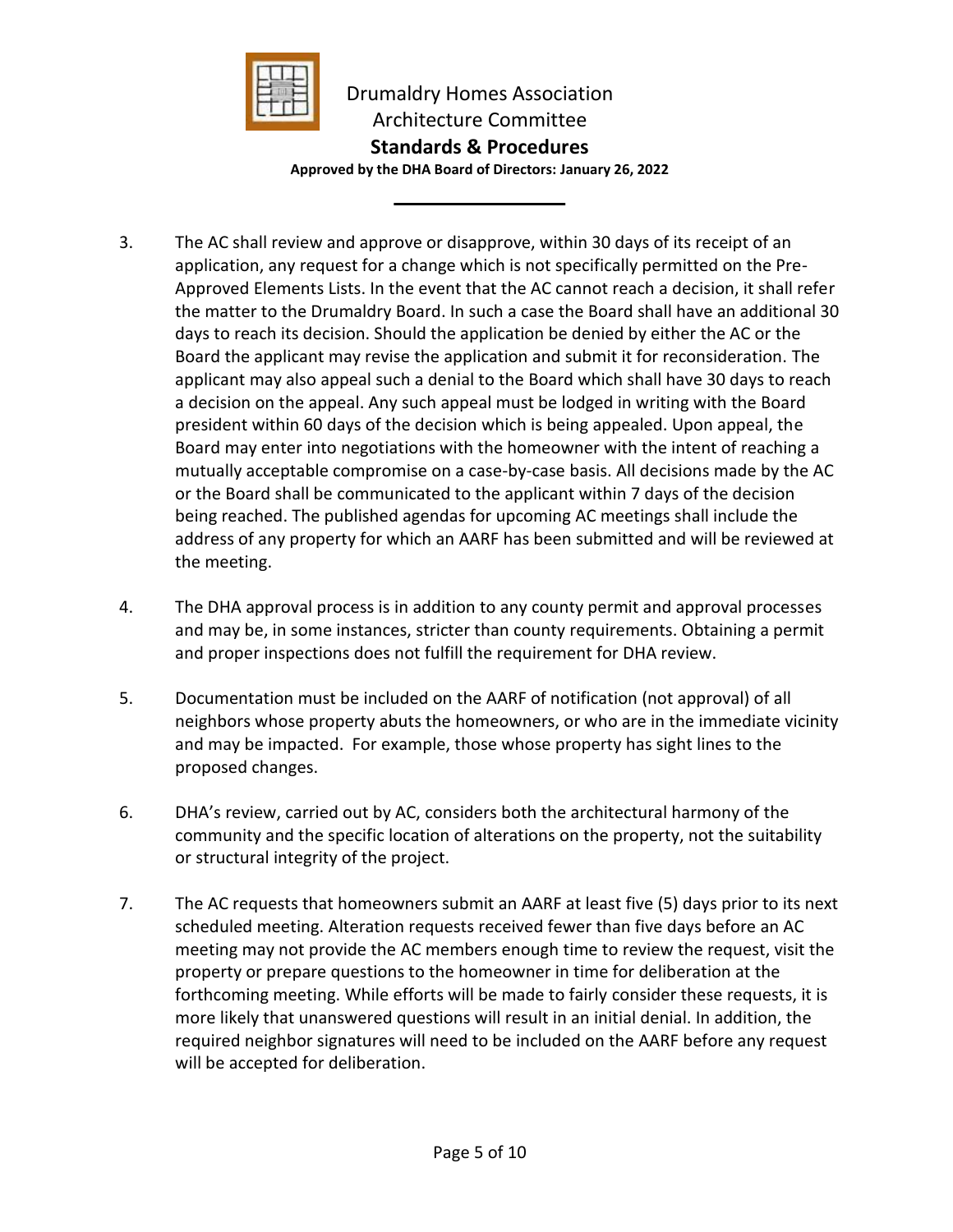

**Approved by the DHA Board of Directors: January 26, 2022**

8. Homeowners submitting alteration requests to the AC are welcome to make their presentations in person, and may, if they wish, remain at the meeting during the committee's decision-making process. All AC meetings are open to the community.

#### C. **Form Completion and Further Requirement**

A complete **AARF** should be accompanied by a list of all materials and supporting documentation which shows location, color and specifications of material when appropriate. This documentation may include photographs, blueprints, drawings, site plans, finish samples, supplier brochures or ads, etc.

#### **Incomplete submissions will be handled in the following manner:**

- 1. If, after resubmission, the AC still determines that it has inadequate information, the homeowner will be informed in writing by email or by hand delivery that the committee has disapproved the application.
- 2. Another application with complete documentation may then be submitted by the homeowner for the committee's consideration. This would normally be done at the committee's next regularly scheduled meeting; however, the committee may, in its discretion, consider the reapplication sooner. In any event, the new application must be decided upon within 30 days of resubmission.
- 3. To allow time for the AC to review the request and visit the location of the applicant prior to the meeting, the AC chair will distribute the AARF and relevant supporting information to AC members at least 48 hours in advance of consideration of the request.

#### D. **Applications**

- 1. A quorum, or a simple majority of the membership of the current AC, is required for the consideration of an application.
- 2. A majority of those voting at an AC meeting, by telephone or other electronic communication, is required for approval of applications. For example, if a quorum is four, then the number required for approval would be three members.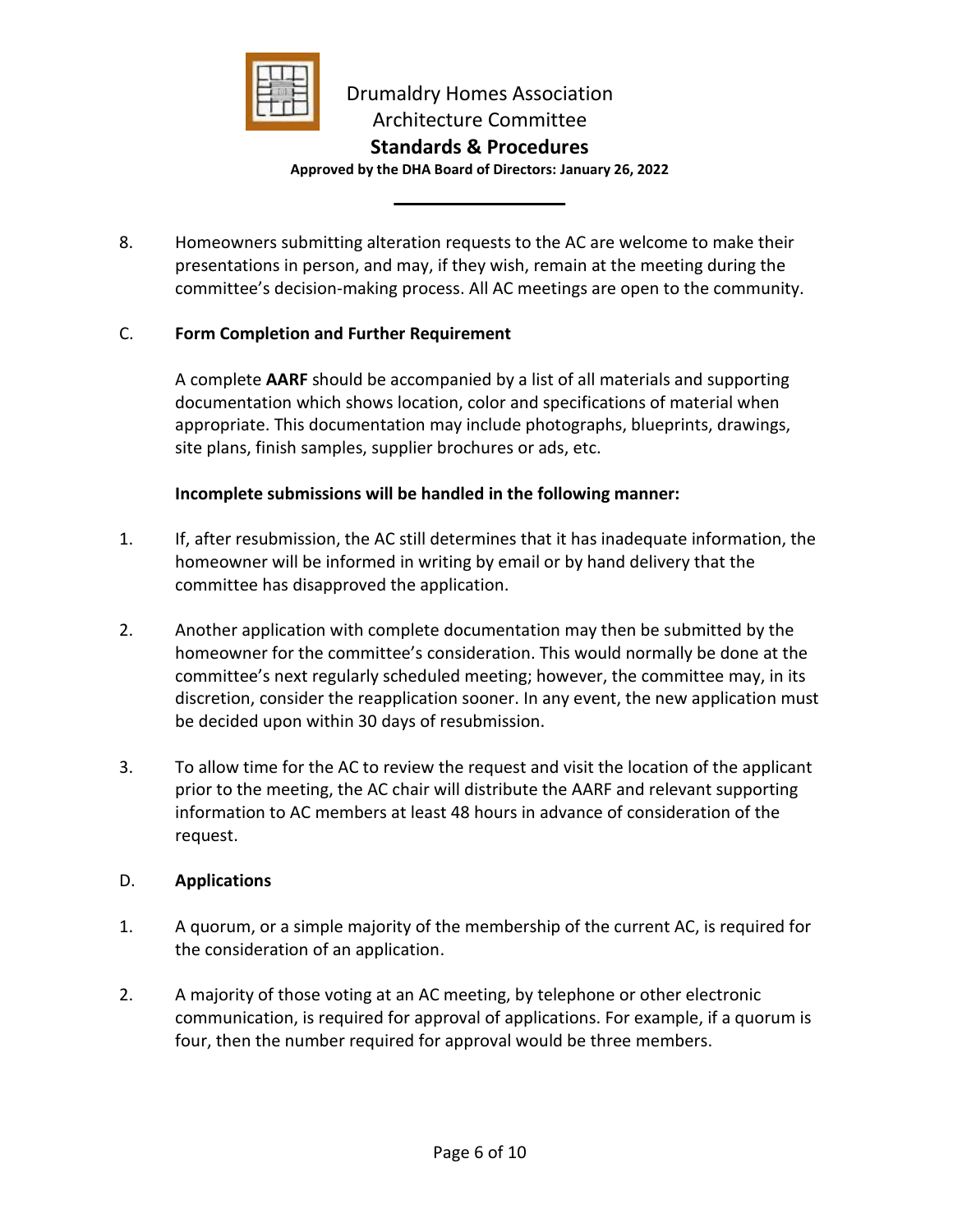

### **Standards & Procedures**

**Approved by the DHA Board of Directors: January 26, 2022**

- 3. If a quorum is not reached for the consideration of, or a vote on, an application at any meeting, the AC chair or a majority of the members present may call for a vote by telephone or electronically.
- 4. No project request will be approved unless all aspects, such as materials or architectural features, meet the community's standards.
- 5. To assist homeowners, the AC is willing to review preliminary designs or ideas and will try to provide guidance. A completed AARF is not required for this. The homeowner should be aware, however, that no alteration should begin until approval of the final design is received.
- 6. If a project request is disapproved, homeowners should understand that the project may not proceed. If they do proceed, it is at their own risk. Upon disapproval of a project, the AC will:
- a. Notify the homeowner of the specific issues;
- b. Provide the homeowner with the opportunity to resubmit the request with all appropriate documentation; and
- c. Review the new proposal at a regular or special meeting as appropriate.
- 7. In accordance with the Covenants, if the AC "fails to approve or disapprove an alteration request within thirty (30) days after said plans and specifications have been submitted to it, approval will not be required."
- 8. Resubmission following a denial should include any changes or amendments requested by the AC. This will require a new or amended application, which will be decided on within 30 days of the resubmission date. Review of this application and its supporting documentation would normally be done at the AC's next regularly scheduled meeting. The AC may, in its discretion, consider the reapplication sooner.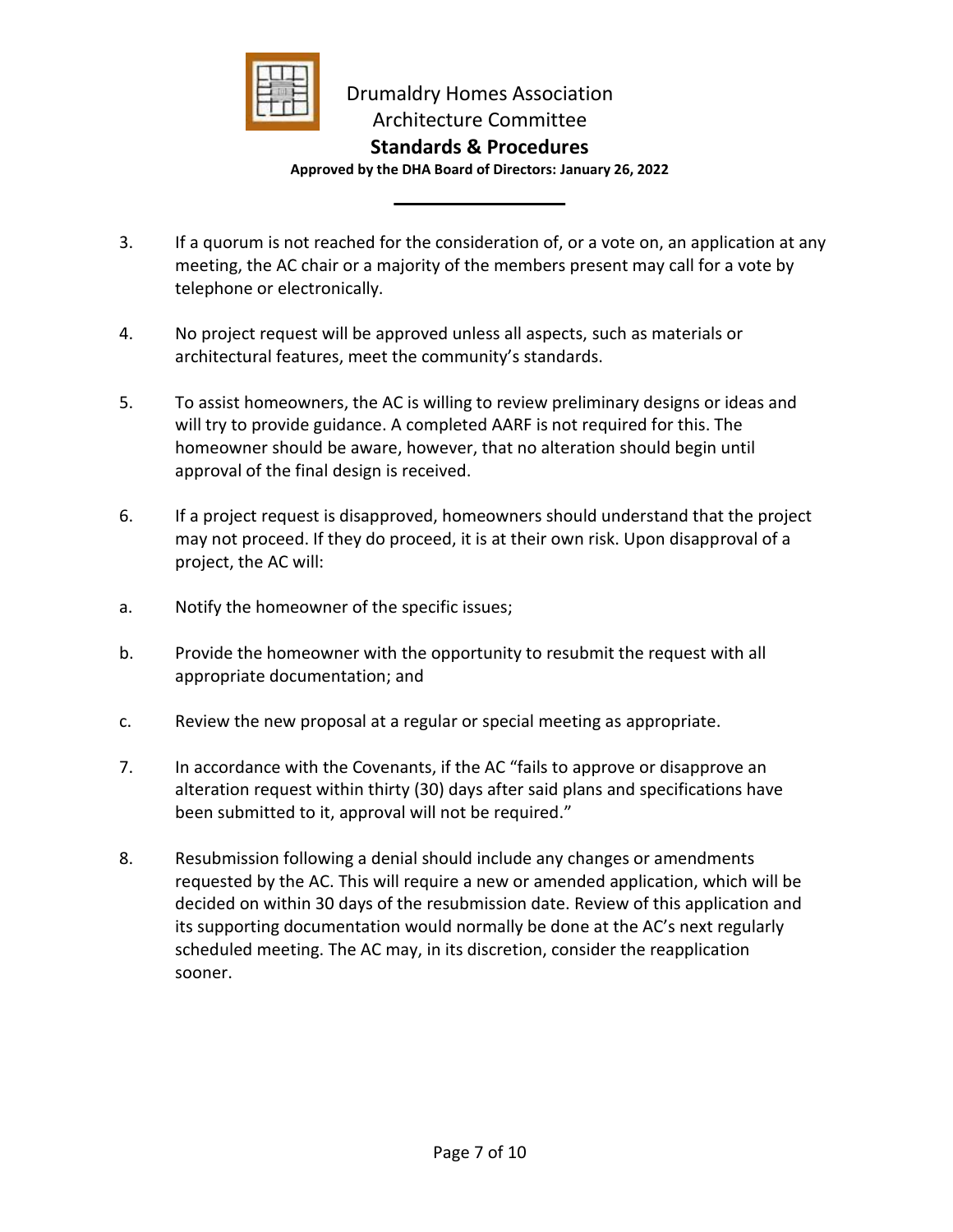

#### **Standards & Procedures**

**Approved by the DHA Board of Directors: January 26, 2022**

#### E. **Procedures for Non-Compliance**

- 1. The AC will make the Board aware, in a timely manner, of a homeowner who has made an unapproved and/or non-compliant change or who has not complied with the AARF approval process.
- 2. The Board will then inform the non-compliant homeowner in writing of the next steps to bring the house into compliance. Each letter would explain that:
- a. There is a 90-day deadline to complete the work required for compliance.
- b. In the event the homeowner is unable to comply with that deadline, he/she has 45 days from the date of the Board notice to provide the Board with an explanation why the 90-day deadline cannot be met.
- c. The homeowner can also file an appeal with the Board within 30 days of the date of the Board notice.
- 3. If the homeowner takes none of the actions described above, the Board may act, at its discretion, to compel compliance, including referral to the Montgomery County Office of Common Ownership Communities or the DHA counsel.

#### **IV. LEGAL BACKGROUND**

**The following DHA documents guide the work of the AC**

#### **Declaration of Covenants, Conditions and Restrictions**

Article VI of the DHA Covenants states:

"No building, fence, wall antenna, swimming pool or other structure shall be commenced, erected or maintained upon the properties, nor shall any exterior addition to or change or alteration therein be made until the plans and specifications showing the nature, kind, shape, height, color, materials and location of the same shall have been submitted to and approved in writing as to harmony of external design and location in relation to surrounding structures and topography by the Board of Directors of the Association or by an architectural committee composed of three (3) or more representatives appointed by the Board. In the event [the] Board, or its designated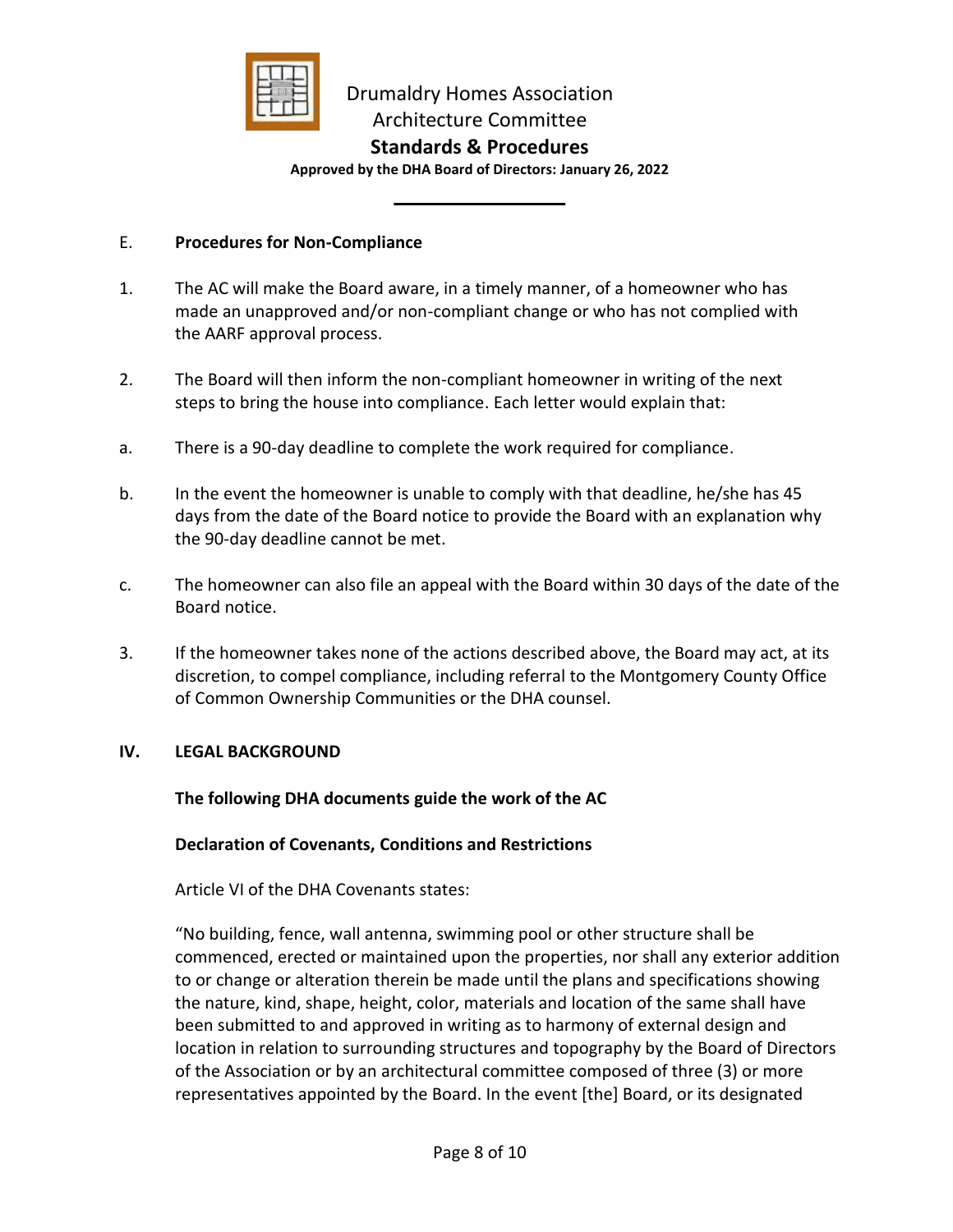

**Approved by the DHA Board of Directors: January 26, 2022**

committee, fails to approve or disapprove such design and location within thirty . . . days after [the] plans and specifications have been submitted to it, approval will not be required . . . ."

Article VII, section 6 states:

"No person shall paint the exterior of any building, wall, or other structure a color different than the original color …without the proposed color having been approved by the Board of Directors of the Association, or by an Architecture Committee…"

Article VII, section 7 states:

"No structure or addition to a structure shall be erected, placed or altered on any lot until the plan and specifications, including elevation, material, color and texture and a site plan including landscaping, … shall be filed with and approved in writing by the Board of Directors of the Association or an Architecture Committee appointed by the Board. Structure shall be defined to include any building or portion thereof, fence, wall, pavement, driveway or appurtenances to any of the aforementioned."

#### **DHA By-Laws**

Article IX, section 1(a) of the By-Laws states:

"The [Architecture] Committee shall recommend to the Board procedures, materials, and other policies concerning property appearances subject to the Declaration. Once such recommendations are approved by the Board, the Committee shall communicate them to the community."

"The Committee shall also create a process to consider owner requests for property changes, including notice of the owner's right to appeal denials as well as safeguards providing notice to other owners to allow an appeal of approvals to the Board. . . The Committee shall use this process to review all owners' requests for changes."